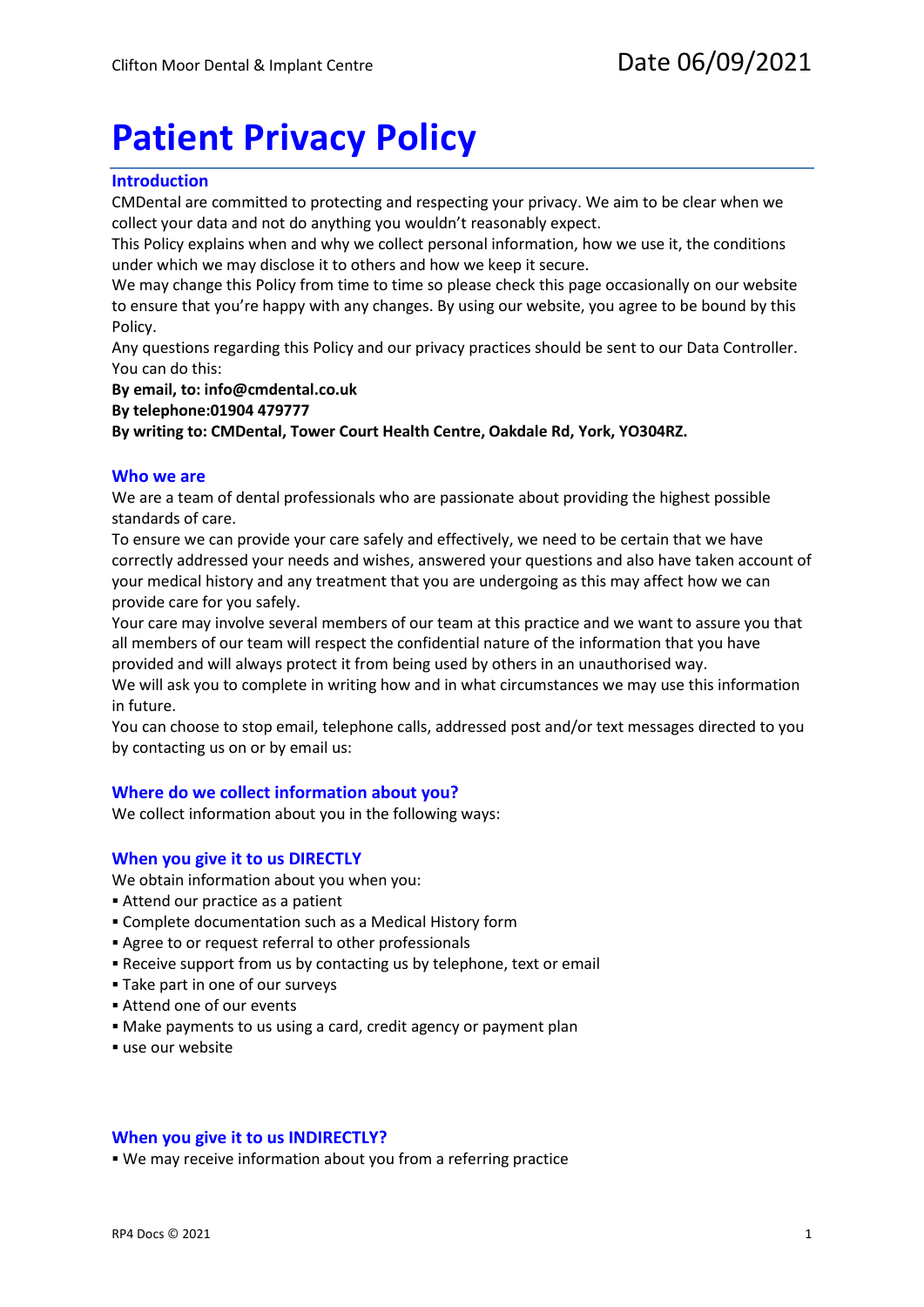# **When you give permission to OTHER ORGANISATIONS to share**

**If you permit other organisations to give us information such as if you apply for a loan in** connection with treatment

## **What type of information**

The type and quantity of information we collect and how we use it depends on why you are providing it.

Typically, the basic personal information we collect might include:

- **Your name**
- **Your contact details**
- **Your email address**
- **Your telephone number**
- **Your GP name and practice address**
- **Your next of kin or carer contact details**
- **Your family members names**

If you use our website we collect your IP address, and information regarding what pages are accessed and when.

#### **How do we use your information?**

We process and use your information to provide you with safe dental care.

#### **How long do we keep this information?**

 If you would like to know how long we keep your information for, please contact our Data Protection Officer at sam@smdental.co.uk

#### **How do we keep this information safe?**

 When you give us personal information, we take steps to ensure that there are appropriate technical measures in place to protect it. For example, access is restricted only to those who are entitled to see the data, our online templates and audits are always encrypted and our network is protected and routinely monitored.

### **Who has access to this information?**

#### **Your Rights**

 You have a right to ask us to stop processing your personal data and, if it's not necessary for the purpose you provided it to us (e.g. to provide you with the services, products or information you asked for, processing your payment) we will do so.

 You have a right to ask for a copy of the information we hold about you. If you want to access your information, send an e-mail, to:

Alternatively, you can put your request in writing to:

• You have a right to have any incorrect information to be corrected. If there are any discrepancies in the information we provide, please let us know and we will correct them.

You have a right to choose whether or not you wish to receive information from us.

#### **How you can access your information**

If you would like to access the information we hold about you, please: Send an e-mail, to info@cmdental.co.uk Write to: **CMDental, Tower Court Health Centre, Oakdale Rd, York, YO304RZ.**